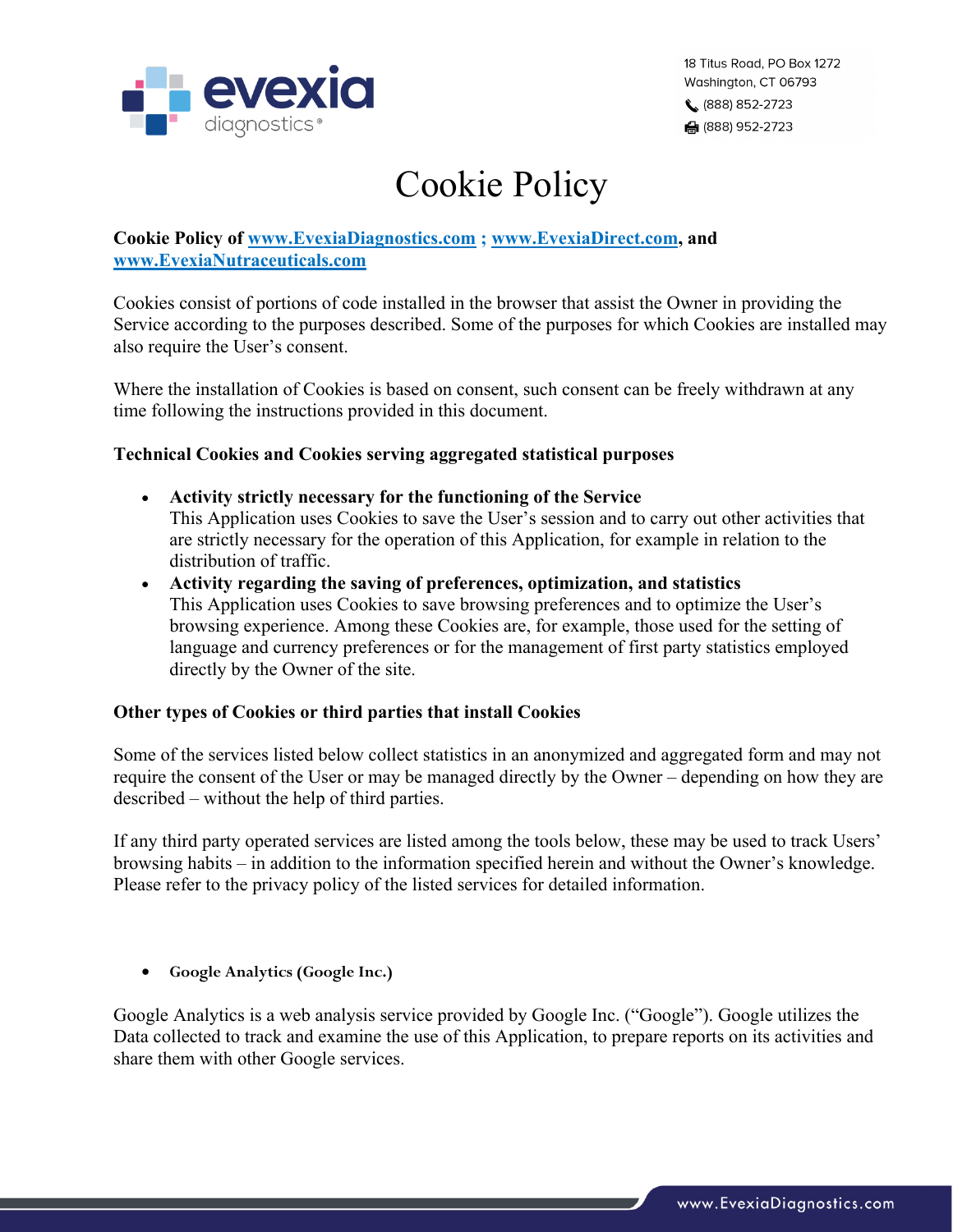

Google may use the Data collected to contextualize and personalize the ads of its own advertising network.

Personal Data collected: Cookies and Usage Data.

Place of processing: US – Privacy Policy – Opt Out.

# **How to provide or withdraw consent to the installation of Cookies**

In addition to what is specified in this document, the User can manage preferences for Cookies directly from within their own browser and prevent – for example – third parties from installing Cookies. Through browser preferences, it is also possible to delete Cookies installed in the past, including the Cookies that may have saved the initial consent for the installation of Cookies by this website. Users can, for example, find information about how to manage Cookies in the most commonly used browsers at the following addresses: **Google Chrome**, **Mozilla Firefox**, **Apple Safari** and **Microsoft Internet Explorer**.

With regard to Cookies installed by third parties, Users can manage their preferences and withdrawal of their consent by clicking the related opt-out link (if provided), by using the means provided in the third party's privacy policy, or by contacting the third party.

Notwithstanding the above, the Owner informs that Users may follow the instructions provided on the subsequently linked initiatives by the **EDAA** (EU), the **Network Advertising Initiative** (US) and the **Digital Advertising Alliance** (US), **DAAC** (Canada), **DDAI** (Japan) or other similar services. Such initiatives allow Users to select their tracking preferences for most of the advertising tools. The Owner thus recommends that Users make use of these resources in addition to the information provided in this document.

# **Owner and Data Controller**

Evexia Diagnostics, Inc. P.O Box 1272 Washington, CT 06793

# **Owner contact email: info@evexiadiagnostics.com**

Since the installation of third-party Cookies and other tracking systems through the services used within this Application cannot be technically controlled by the Owner, any specific references to Cookies and tracking systems installed by third parties are to be considered indicative. In order to obtain complete information, the User is kindly requested to consult the privacy policy for the respective third-party services listed in this document.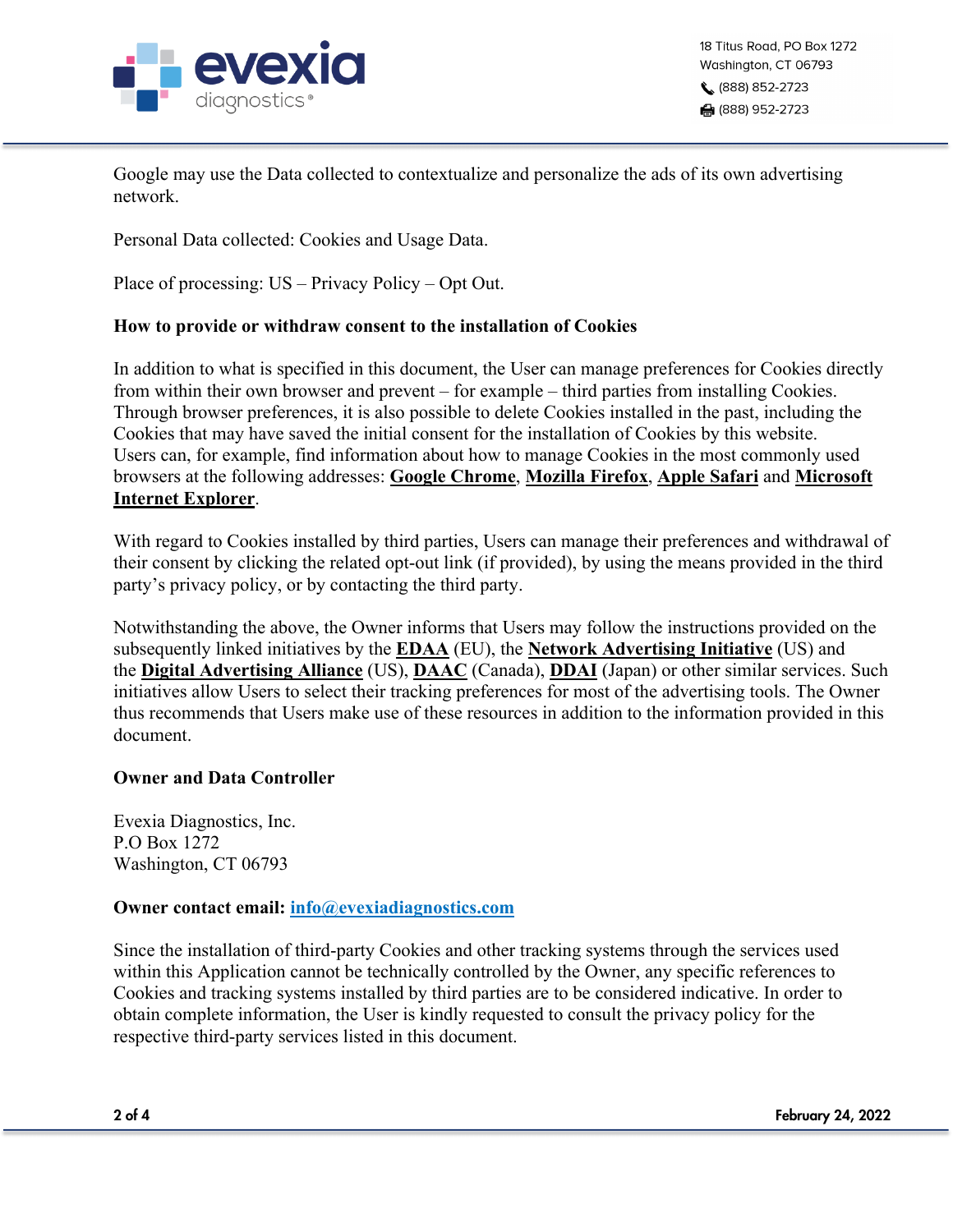

18 Titus Road, PO Box 1272 Washington, CT 06793 (888) 852-2723 ਿਗ (888) 952-2723

Given the objective complexity surrounding the identification of technologies based on Cookies, Users are encouraged to contact the Owner should they wish to receive any further information on the use of Cookies by this Application.

# **Definitions and legal references**

## **Personal Data (or Data)**

Any information that directly, indirectly, or in connection with other information — including a personal identification number — allows for the identification or identifiability of a natural person.

## **Usage Data**

Information is collected automatically through this Application (or third-party services employed in this Application), which can include: the IP addresses or domain names of the computers utilized by the Users who use this Application, the URI addresses (Uniform Resource Identifier), the time of the request, the method utilized to submit the request to the server, the size of the file received in response, the numerical code indicating the status of the server's answer (successful outcome, error, etc.), the country of origin, the features of the browser and the operating system utilized by the User, the various time details per visit (e.g., the time spent on each page within the Application) and the details about the path followed within the Application with special reference to the sequence of pages visited, and other parameters about the device operating system and/or the User's IT environment.

#### **User**

The individual using this Application who, unless otherwise specified, coincides with the Data Subject.

# **Data Subject**

The natural person to whom the Personal Data refers.

#### **Data Processor (or Data Supervisor)**

The natural or legal person, public authority, agency or other body which processes Personal Data on behalf of the Controller, as described in this privacy policy.

#### **Data Controller (or Owner)**

The natural or legal person, public authority, agency or other body which, alone or jointly with others, determines the purposes and means of the processing of Personal Data, including the security measures